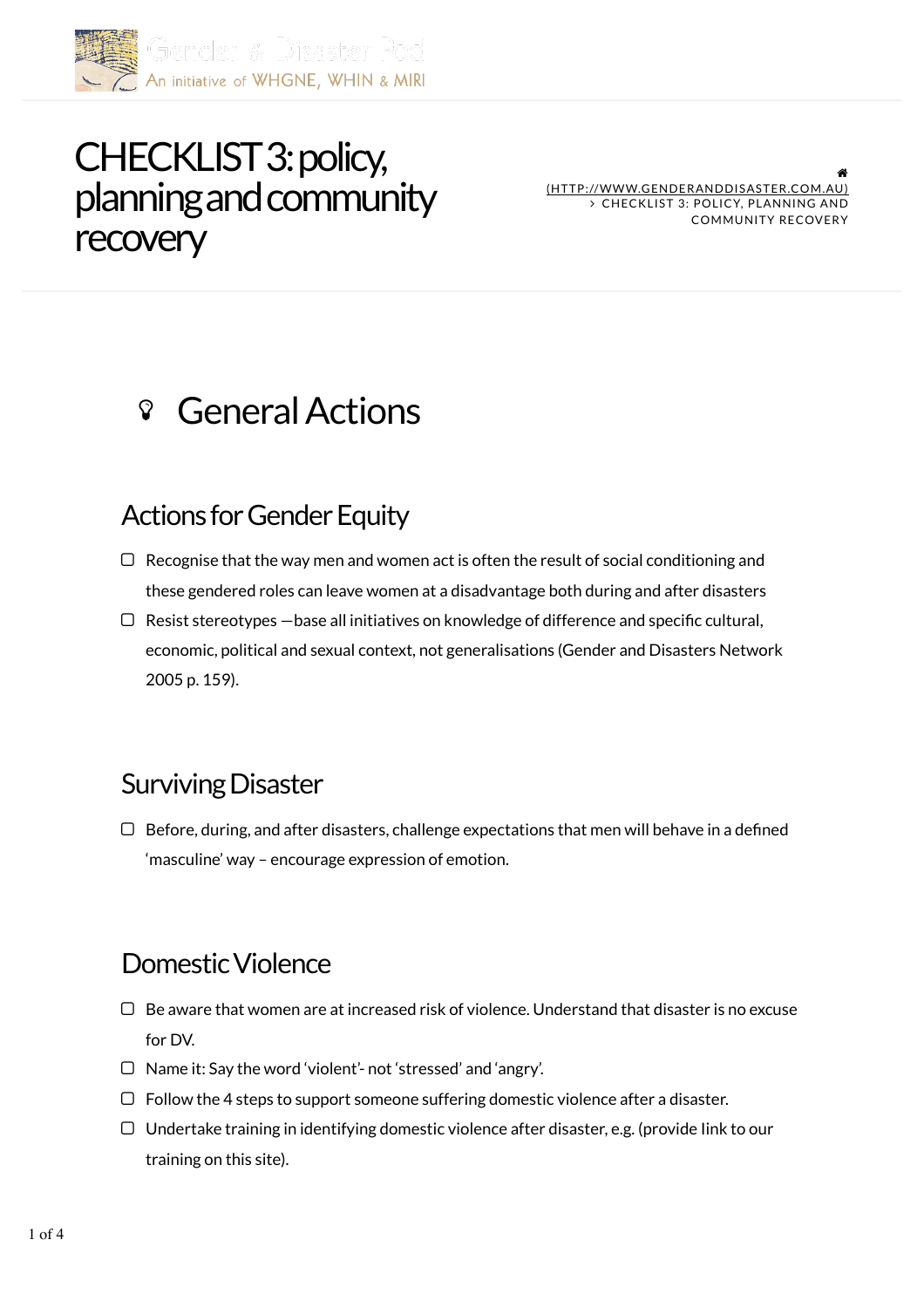# $\boldsymbol{\alpha}_{s}^{s}$  Policy, Planning, and Community Recovery Specific Actions

See also, the Gender and Disaster Taskforce Workplan. (http://www.genderanddisaster.com.au /wp-content/uploads/2015/06/Doc-004-GAD-Program-Logic-Workplan1.pdf)

*This section necessarily covers actions from high level decision makers and funders to community recovery planning. For workers without influence over funding, when planning community recovery events, consider specific activities for women and men. For further ideas, see Recovery Agency checklist.*

## Before Disaster

- $\Box$  Explore ways for emergency services workers especially police and fire-fighters to return to families immediately after the initial trauma of the disaster and where possible, backfill with personnel from other regions.
- $\Box$  Investigate effective counselling for emergency services workers in the immediate post disaster period-particularly in male-dominated organisations (see, e.g. Dr Michelle Tuckey (https://www.youtube.com/watch?v=v9QmXT2HoVA))
- $\Box$  Hold community consultations and public meetings at times and places that allow attendance by women.
- $\Box$  Engage with existing community, women's and men's groups.
- $\Box$  In disaster training and in best-practice social change campaigns, show the films in this website to raise awareness of gendered vulnerabilities.
- $\Box$  Organise and fund local classes for women in bushfires or floods, e.g. http://www.cfs.sa.gov.au/site/prepare\_for\_bushfire/cfs\_community\_events/firey\_women.jsp (http://www.cfs.sa.gov.au/site/prepare\_for\_bushfire/cfs\_community\_events/firey\_women.jsp)
- $\Box$  Organise and fund local disaster preparedness groups targeted for women and look out for other groups that provide necessary skills for women such as chainsaw sculpting or blacksmithing classes.
- $\Box$  Establish community-based action-oriented programs for men and women, for example around hazard mitigation, where trust is built in teams through working side by side.
- $\Box$  Educate disaster-prone communities about the probable health effects of disaster before a disaster occurs. Include the possible exacerbation of previous traumas, e.g. Men on Black Saturday training.
- $\Box$  Police (and other relevant ESOs, including case managers) to undertake training or refreshers to ensure the safety of women, children and communities after disaster, e.g. Family Violence after Natural Disaster training.
- $\Box$  Include DV professionals in policy, planning and recovery committees or working groups. Include DV presentations in community recovery meetings.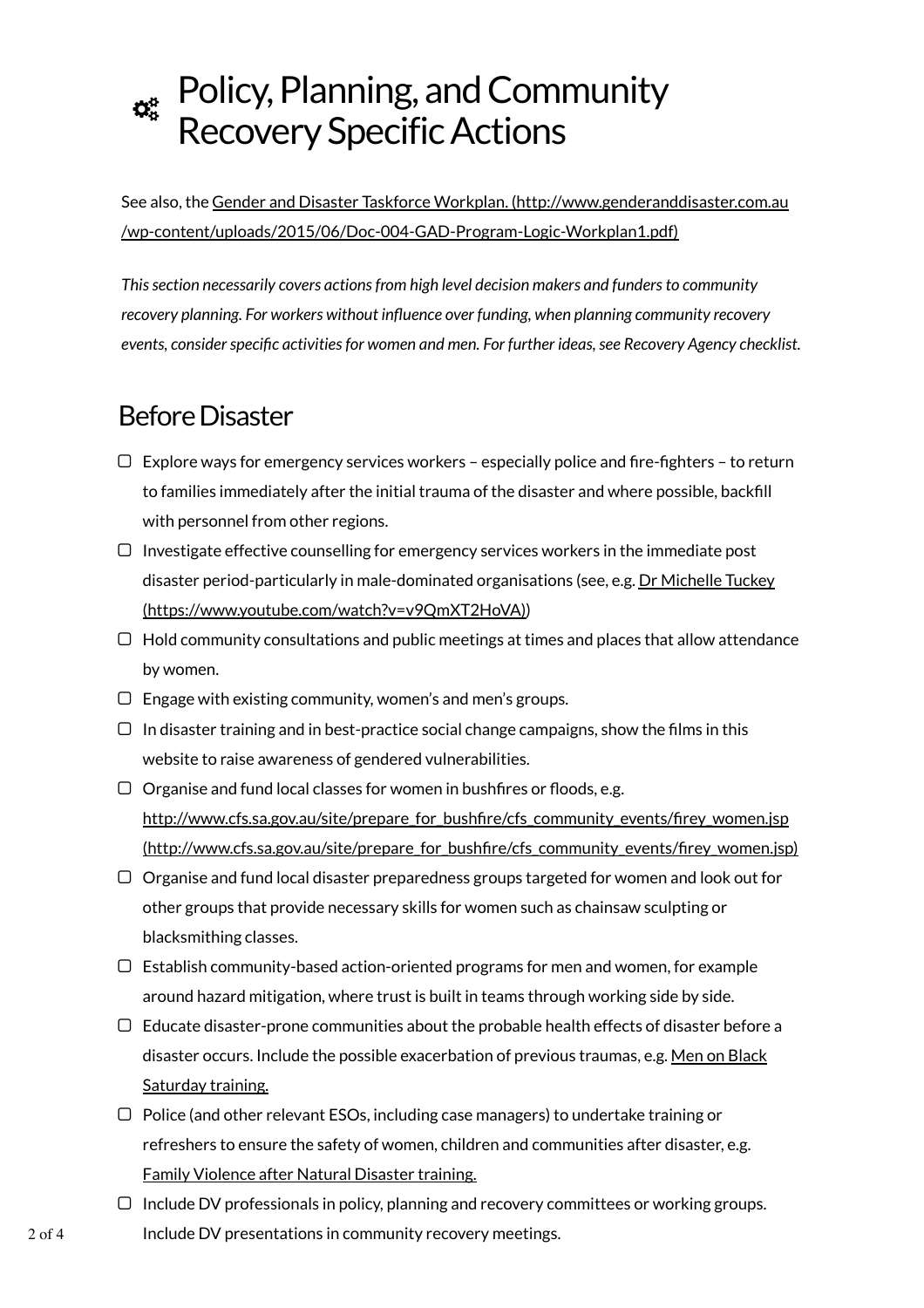- $\Box$  Increase funding for family violence services in communities affected by disaster.
- $\Box$  Review Police Codes of Practice to ensure accurate recording of family violence after disasters.
- $\Box$  Map risk using a gender analysis in order to direct aid effectively (Gender and Disasters Network 2005 p. 159).
- $\Box$  Establish a drop-in health service with extended open hours post-disaster. This could operate along the lines of past well-women's clinics, with specialists in men's, women's, and children's health and specific resources relevant to disaster preparedness, response, and recovery.
- $\Box$  Tailor Mental Health First-Aid courses to include disaster trauma and the probability of increased family violence, and provide them annually to communities in disaster-prone areas.
- $\Box$  Establish a National Preferred Provider Register to list disaster trauma practitioners who have a sound understanding of family violence.
- $\Box$  Establish a disaster help-line (and web equivalents) for psycho-social support, including gender-specific and family violence training of helpline staff and volunteers.
- $\Box$  Strive to include equal numbers of women at all levels in emergency service organisations.
- $\Box$  In policies and practice, include women in existing domestic violence situation in 'vulnerable groups'.
- $\Box$  Research the operation of emergency service organisations to identify both constraints and opportunities to effect culture change towards equal participation by men and women.
- $\Box$  Establish National Disaster Guidelines that:
	- Ensure accurate family violence statistics are recorded by all personnel responding to disaster e.g. health and community services and police
	- Require sex-disaggregated statistics be collected and collated by services involved in disaster planning, response and recovery.
	- State the need for relationship and family counselling in the immediate aftermath of a disaster and on a long-term ongoing basis
	- Note the critical importance of gender as a determinant of behaviours and vulnerabilities in disasters.

## During Disaster

 $\Box$  Promote policies that prioritise the needs of all sole adults escaping disaster with small children.

## After Disaster

- $\Box$  Investigate ways of supporting men in the aftermath of a disaster, in the knowledge that they are often reluctant to seek formal counselling:
	- **Broaden Men's Shed activities and similar programs to include outreach to younger men,** art, music and other activities, including conversation on critical preparedness and recovery